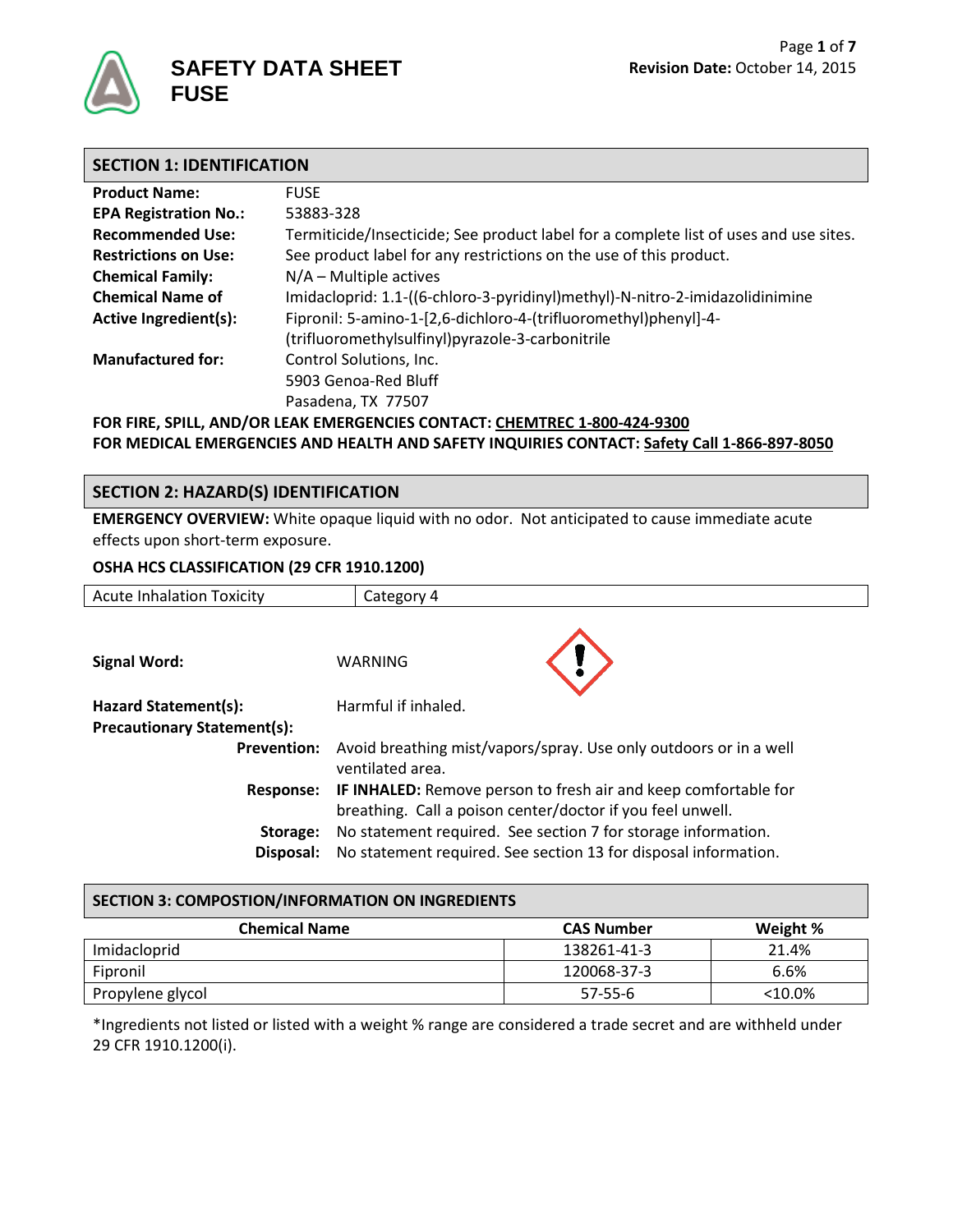|                                                                                                       | <b>SECTION 4: FIRST AID MEASURES</b>                                                            |
|-------------------------------------------------------------------------------------------------------|-------------------------------------------------------------------------------------------------|
| IF IN EYES:                                                                                           | Hold eye open and rinse slowly and gently with water for 15 to 20 minutes. Remove contact       |
|                                                                                                       | lenses, if present, after the first 5 minutes; then continue rinsing eye. Call a poison control |
|                                                                                                       | center or doctor for treatment advice.                                                          |
| IF ON SKIN:                                                                                           | Take off contaminated clothing. Rinse skin immediately with plenty of water for 15 to 20        |
|                                                                                                       | minutes. Call a poison control center or doctor for treatment advice.                           |
| <b>IF INHALED:</b>                                                                                    | Move person to fresh air. If person is not breathing, call 911 or an ambulance; then give       |
|                                                                                                       | artificial respiration, preferably mouth-to-mouth if possible. Call a poison control center or  |
|                                                                                                       | doctor for further treatment advice.                                                            |
| IF INGESTED:                                                                                          | Call a poison control center or doctor immediately for treatment advice. Have person sip a      |
|                                                                                                       | glass of water if able to swallow. Do not induce vomiting unless told to do so by a poison      |
|                                                                                                       | control center or doctor. Do not give anything by mouth to an unconscious person.               |
| Note to Physician: There is no specific antidote. All treatment should be based on observed signs and |                                                                                                 |

symptoms of distress in the patient. Overexposure to materials other than this product may have occurred. In severe cases of overexposure by oral ingestion, lethargy, muscle tremors, and in extreme cases, possibly convulsions may occur.

**Most important symptoms/effects, acute and delayed:** None known

## **SECTION 5: FIRE-FIGHTING MEASURES**

| <b>Suitable Extinguishing Media:</b>            | Foam, dry chemical, carbon dioxide or water spray                                                                                                                                                                                                                                                  |
|-------------------------------------------------|----------------------------------------------------------------------------------------------------------------------------------------------------------------------------------------------------------------------------------------------------------------------------------------------------|
| <b>Unsuitable Extinguishing Media:</b>          | Water jet                                                                                                                                                                                                                                                                                          |
| <b>Hazardous Combustion Products:</b>           | Thermal decomposition may produce toxic oxides of carbon, nitrogen,<br>phosphorous and potassium. Hydrogen chloride and hydrogen cyanide<br>may also be released.                                                                                                                                  |
| <b>Special Protective Equipment &amp;</b>       | Evacuate area and fight fire upwind from a safe distance to avoid                                                                                                                                                                                                                                  |
| <b>Precautions:</b>                             | hazardous vapors and decomposition products. Foam and/or dry<br>chemical are preferred to minimize environmental contamination. If<br>water is used, dike and collect water to prevent run-off. Wear self-<br>contained breathing apparatus and full fire-fighting turn-out gear<br>(Bunker gear). |
| <b>Unusual Fire &amp; Explosion</b><br>Hazards: | None known                                                                                                                                                                                                                                                                                         |

## **SECTION 6: ACCIDENTAL RELEASE MEASURES**

| <b>Personal Precautions:</b>      | See Section 8 for personal protection equipment.                                                                                                                                                                                                                                                                                                                                 |
|-----------------------------------|----------------------------------------------------------------------------------------------------------------------------------------------------------------------------------------------------------------------------------------------------------------------------------------------------------------------------------------------------------------------------------|
| <b>Environmental Precautions:</b> | Keep spilled material and any rinsate from contaminating soil or from entering<br>sewage and drainage systems and bodies of water.                                                                                                                                                                                                                                               |
| <b>Methods for Containment:</b>   | Isolate the spill area. Keep unnecessary and unprotected personnel from<br>entering. Absorb small spills with sand, vermiculite or other inert absorbent.<br>Dike large spills using absorbent or impervious material such as clay or sand.<br>Recover and contain as much free liquid as possible for reuse. Allow absorbed<br>material to solidify and scrape up for disposal. |
| <b>Methods for Clean-up:</b>      | Place contaminated material in appropriate container for disposal. After<br>removal, flush contaminated area thoroughly with water. Pick up wash liquid                                                                                                                                                                                                                          |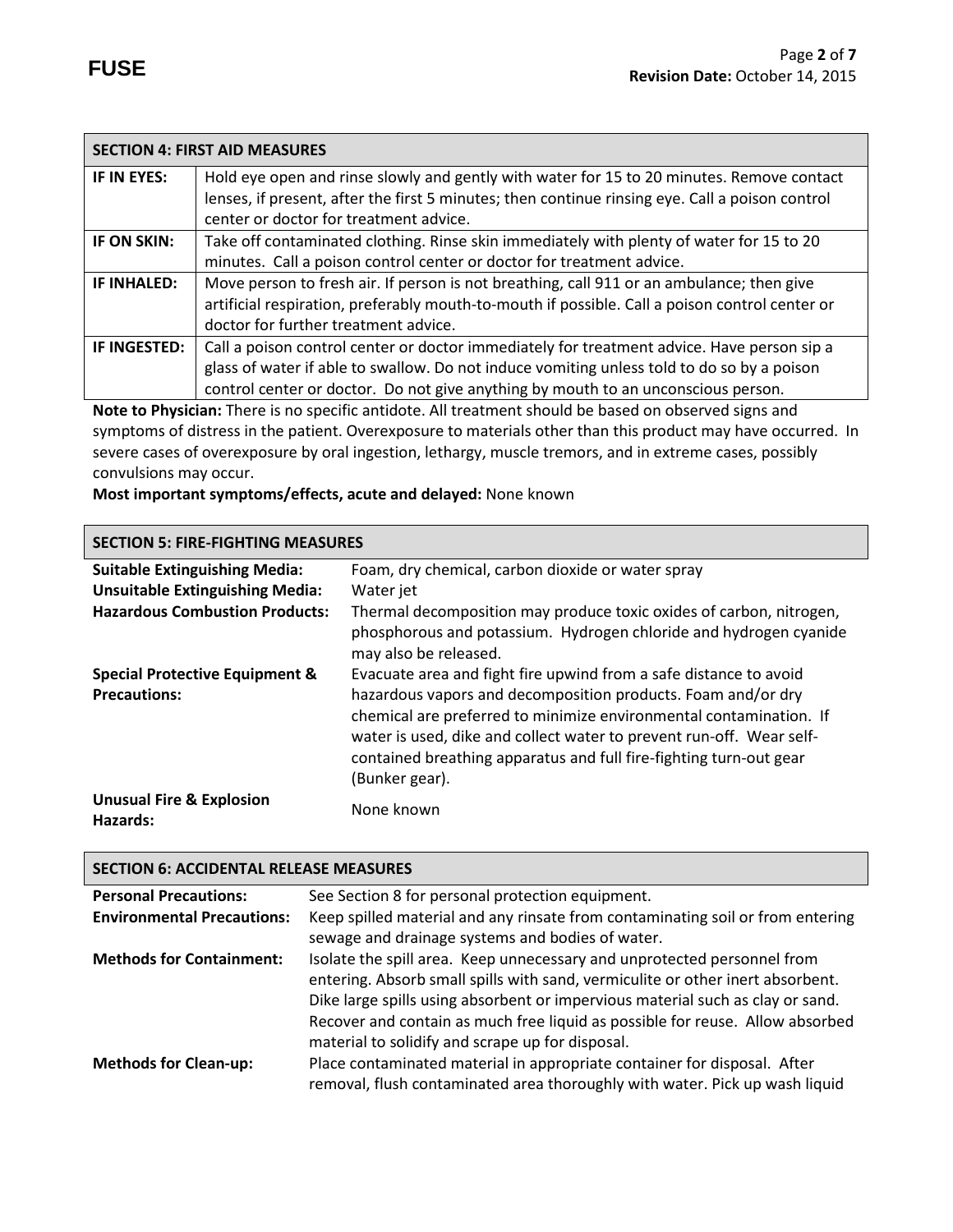with additional absorbent and place in a disposable container. Do not put spilled material back in the original container.

## **Other Information:** None known

### **SECTION 7: HANDLING AND STORAGE**

- **Handling:** RECOMMENDATIONS ARE INTENDED FOR MANUFACTURING, PACKAGING AND COMMERCIAL BLENDING WORKERS. PESTICIDE APPLICATORS AND WORKERS must refer to the product label and Directions for Use attached to the product for Agricultural Use Requirements in accordance with the EPA Worker Protection Standard 40 CFR part 170.Handle and open container in a manner as to prevent spillage. Do not eat, drink or smoke while handling this product. Immediately wash off accidental splashes of the concentrate or spray mixture from skin, clothing and out of eyes.
- **Storage: See pesticide label for full information on product storage.** Do not contaminate water, food or feed by storage of this product. Store away from sources of heat, out of direct sunlight and away from incompatible materials. Pesticides should be stored in secured areas away from children and animals.

**Storage Temperature (Min/Max):** Not determined **Product Incompatibilities:** None known

### **SECTION 8: EXPOSURE CONTROLS/PERSONAL PROTECTION**

**Users of a pesticide product must refer to the product label for personal protective equipment requirements.**

#### **Exposure Guidelines:**

| <b>COMPONENT</b>     | OSHA PEL | <b>ACGIH TLV</b> | <b>NIOSH REL</b> |
|----------------------|----------|------------------|------------------|
| No components listed |          |                  |                  |

| <b>Engineering Controls:</b>      | Provide general or local exhaust ventilation systems to maintain airborne<br>concentrations below OSHA PELs or other specified exposure limits. Local exhaust<br>ventilation is preferred.                                                                                                                                                                                                                                                                                                                                                              |
|-----------------------------------|---------------------------------------------------------------------------------------------------------------------------------------------------------------------------------------------------------------------------------------------------------------------------------------------------------------------------------------------------------------------------------------------------------------------------------------------------------------------------------------------------------------------------------------------------------|
| <b>Respiratory Protection:</b>    | In areas of poor ventilation, use a NIOSH approved respirator with<br>cartridges/canisters approved for pesticides.                                                                                                                                                                                                                                                                                                                                                                                                                                     |
| <b>Eye Protection:</b>            | Chemical goggles or safety glasses and full-face shield.                                                                                                                                                                                                                                                                                                                                                                                                                                                                                                |
| <b>Protective Gloves:</b>         | Chemical-resistant gloves such as barrier laminate, butyl rubber, nitrile,<br>neoprene rubber, polyvinyl chloride (PVC) or Viton.                                                                                                                                                                                                                                                                                                                                                                                                                       |
| <b>Other Protective Clothing:</b> | Long-sleeved shirt, long pants and chemical resistant footwear plus socks.                                                                                                                                                                                                                                                                                                                                                                                                                                                                              |
| <b>General Safety Measures:</b>   | Wash hands before eating, drinking, chewing gum, using tobacco, or using<br>the toilet. Remove clothing immediately after handling this product. Wash<br>outside of gloves before removing. Discard clothing and other absorbent<br>materials that have been drenched or heavily contaminated with this<br>product's concentrate. Do not reuse them. Follow manufacturer's<br>instructions for cleaning and maintaining PPE. If no such instructions for<br>washables, use detergent and hot water. Keep and wash PPE separately<br>from other laundry. |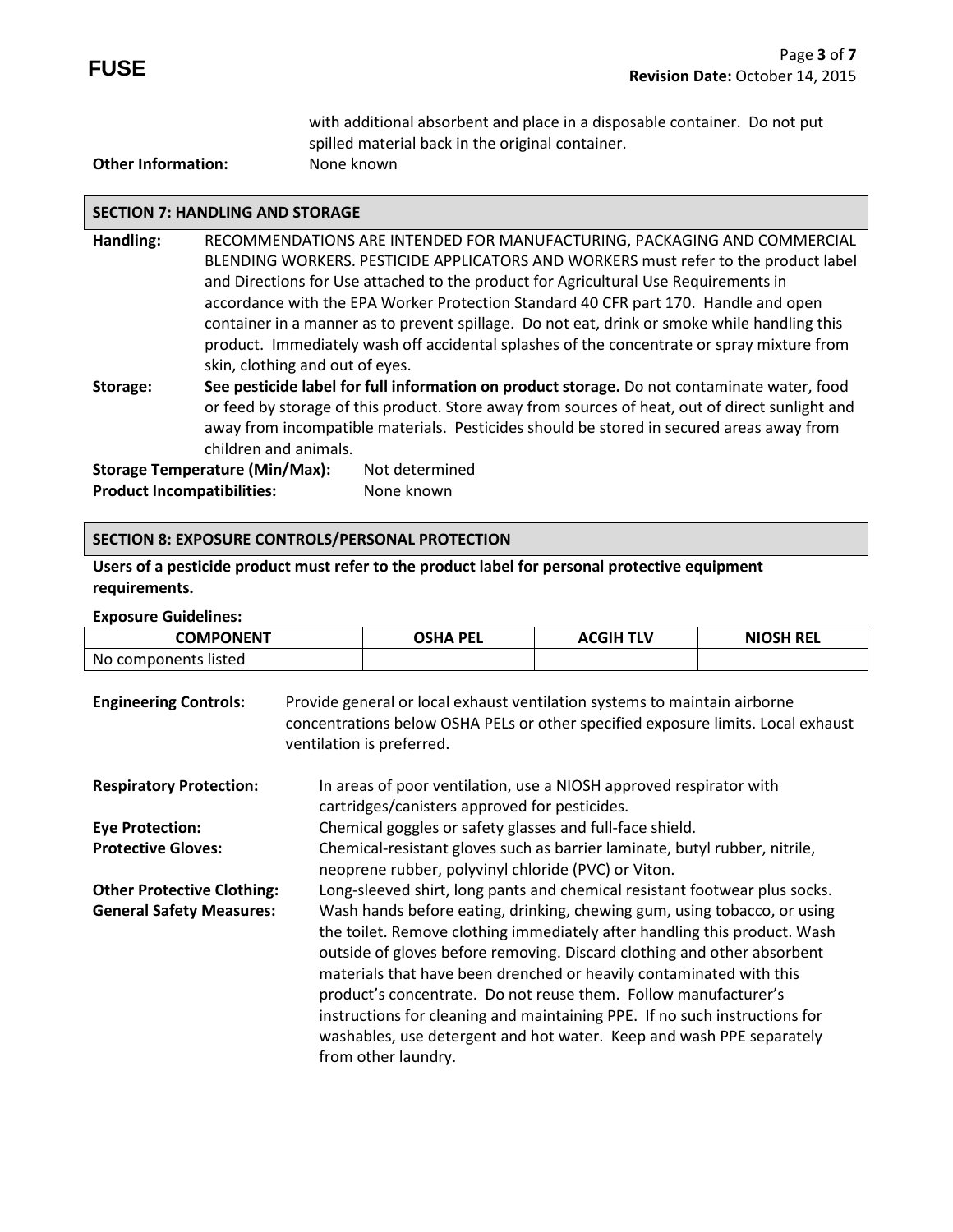П

| <b>SECTION 9: PHYSICAL AND CHEMICAL PROPERTIES</b> |                       |                                         |                   |
|----------------------------------------------------|-----------------------|-----------------------------------------|-------------------|
| Appearance:                                        | White opaque liquid   | <b>Upper/Lower Flammability Limits:</b> | Not determined    |
| Odor:                                              | <b>None</b>           | <b>Vapor Pressure:</b>                  | Not determined    |
| <b>Odor Threshold:</b>                             | Not determined        | <b>Vapor Density:</b>                   | Not determined    |
| pH (1% dispersion):                                | 6.25 @ $25^{\circ}$ C | Relative Density (@24°C):               | $1.134$ (typical) |
| <b>Melting /Freezing Point:</b>                    | Not determined        | Solubility:                             | Not determined    |
| <b>Boiling Point/Range:</b>                        | Not determined        | <b>Partition Coefficient:</b>           | Not determined    |
| <b>Flash Point:</b>                                | Not applicable        | <b>Auto-ignition Temperature:</b>       | Not determined    |
| <b>Evaporation Rate:</b>                           | Not determined        | <b>Decomposition Temperature:</b>       | Not determined    |
| <b>Flammability:</b>                               | Not applicable        | <b>Viscosity:</b>                       | 140.22 cSt @ 20°C |

| <b>SECTION 10: STABILITY AND REACTIVITY</b> |                                                            |  |  |
|---------------------------------------------|------------------------------------------------------------|--|--|
| <b>Reactivity:</b>                          | No hazardous chemical reactions known.                     |  |  |
| <b>Chemical Stability:</b>                  | Stable under normal storage and handling conditions.       |  |  |
| <b>Possibility of Hazardous Reactions:</b>  | No potential for hazardous reactions known.                |  |  |
| <b>Conditions to Avoid:</b>                 | Excessive heat                                             |  |  |
| <b>Incompatible Materials:</b>              | None known                                                 |  |  |
| <b>Hazardous Decomposition Products:</b>    | Thermal decomposition may produce toxic oxides of carbon,  |  |  |
|                                             | nitrogen, phosphorous and potassium. Hydrogen chloride and |  |  |
|                                             | hydrogen cyanide may also be released.                     |  |  |

| <b>SECTION 11: TOXICOLOGICAL INFORMATION</b> |                                                                                                                                                                                                                                                                                                                                                                                                                    |  |
|----------------------------------------------|--------------------------------------------------------------------------------------------------------------------------------------------------------------------------------------------------------------------------------------------------------------------------------------------------------------------------------------------------------------------------------------------------------------------|--|
| <b>Likely Routes of Exposure:</b>            | Eye contact, Skin contact, Inhalation, Ingestion                                                                                                                                                                                                                                                                                                                                                                   |  |
| <b>Symptoms of Exposure:</b>                 |                                                                                                                                                                                                                                                                                                                                                                                                                    |  |
| Oral $LD_{50}$ :                             | $2,772$ mg/kg (rat)                                                                                                                                                                                                                                                                                                                                                                                                |  |
| Dermal LD <sub>50</sub> :                    | >5,050 mg/kg (rat)                                                                                                                                                                                                                                                                                                                                                                                                 |  |
| Inhalation LC <sub>50</sub> :                | $>2.11$ mg/L (4-hour)(rat)                                                                                                                                                                                                                                                                                                                                                                                         |  |
| <b>Eye Irritation/Damage:</b>                | No positive effects at any time after treatment based upon a study in rabbits.                                                                                                                                                                                                                                                                                                                                     |  |
| <b>Skin Corrosion/Irritation:</b>            | No erythema or edema observed at any time after treatment based upon a                                                                                                                                                                                                                                                                                                                                             |  |
|                                              | study in rabbits.                                                                                                                                                                                                                                                                                                                                                                                                  |  |
| <b>Skin Sensitization:</b>                   | Non-sensitizer                                                                                                                                                                                                                                                                                                                                                                                                     |  |
| <b>Chronic/Subchronic Toxicity:</b>          | Imidacloprid Technical: 2-year feeding study in rats resulted in an NOEL of<br>100 ppm; 1-year feeding study in dogs resulted in an NOEL of 1,250 ppm.                                                                                                                                                                                                                                                             |  |
| <b>Mutagenicity:</b>                         | Imidacloprid Technical: In a battery of 23 laboratory mutagenicity assays,<br>imidacloprid tested negative for mutagenic effects in all but two of the<br>assays. It did test positive for causing changes in chromosomes in human<br>lymphocytes, as well as testing positive for genotoxicity in Chinese hamster<br>ovary cells. Taken collectively, the data demonstrate that imidacloprid is not<br>mutagenic. |  |
| <b>Reproductive Toxicity:</b>                | Imidacloprid Technical: NOEL 100 ppm (8 mg/kg/day)(rat)                                                                                                                                                                                                                                                                                                                                                            |  |
| <b>Neurotoxicity:</b>                        | No data available                                                                                                                                                                                                                                                                                                                                                                                                  |  |
| <b>Target Organs:</b>                        | Imidacloprid Technical: Thyroid lesions at very high doses in rats.                                                                                                                                                                                                                                                                                                                                                |  |
| <b>Aspiration Hazard:</b>                    | Not anticipated to be an aspiration hazard.                                                                                                                                                                                                                                                                                                                                                                        |  |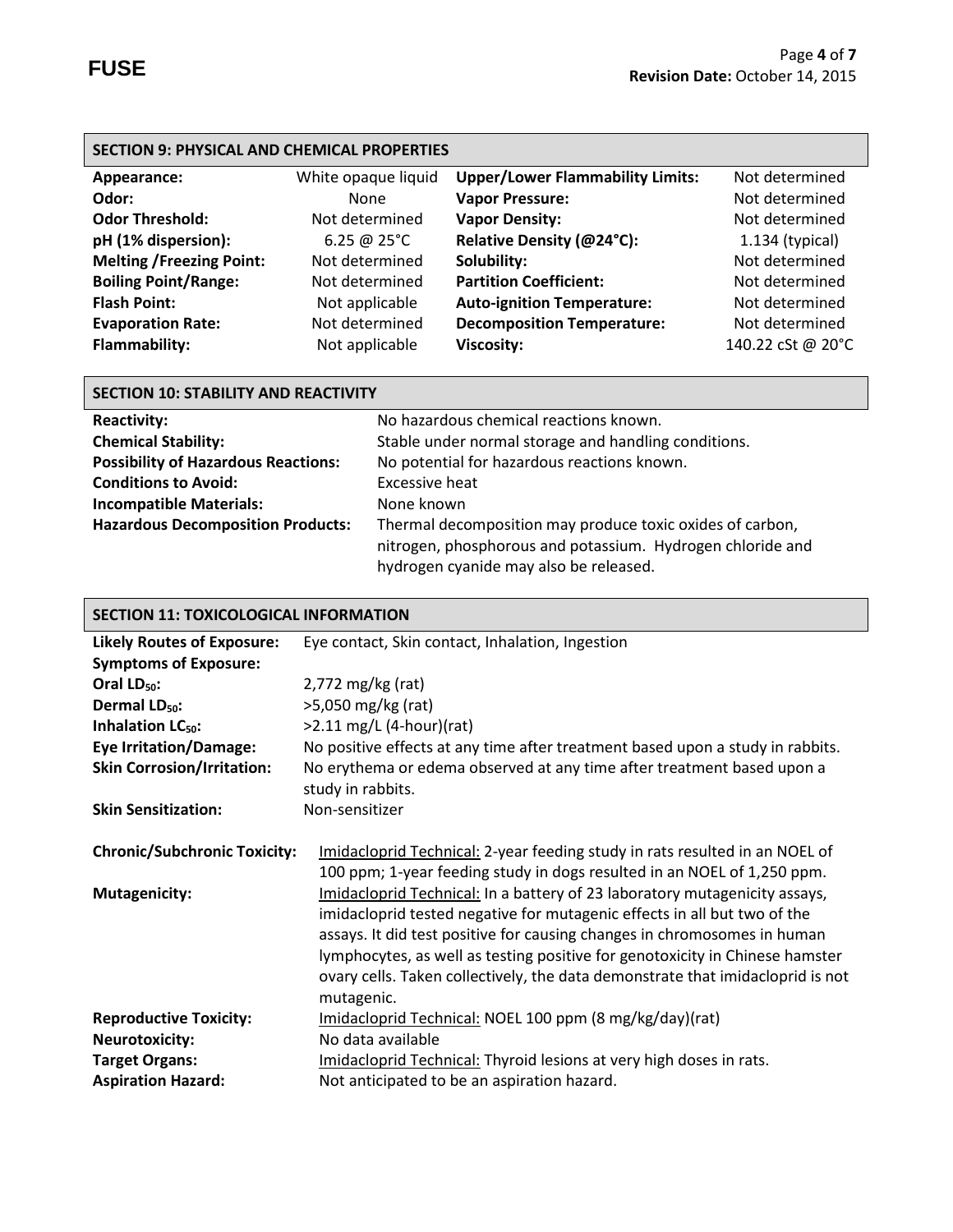| Fipronil Technical: The EPA has classified fipronil as a Group C - Possible<br>Human Carcinogen based upon laboratory animal studies (increased thyroid<br>tumors in male and female rats). Humans and rats have the same mechanism<br>of action which produced fipronil-induced thyroid tumors in the rat;<br>however, the rat appears to be more highly sensitive than humans.<br>Therefore, the fipronil-induced rat thyroid tumors are not considered |  |  |  |  |
|-----------------------------------------------------------------------------------------------------------------------------------------------------------------------------------------------------------------------------------------------------------------------------------------------------------------------------------------------------------------------------------------------------------------------------------------------------------|--|--|--|--|
| suggestive of a human health risk.<br><b>ACGIH</b><br><b>OSHA</b><br><b>NTP</b><br><b>IARC</b>                                                                                                                                                                                                                                                                                                                                                            |  |  |  |  |
|                                                                                                                                                                                                                                                                                                                                                                                                                                                           |  |  |  |  |

## **SECTION 12: ECOLOGICAL INFORMATION**

No components listed

## **Environmental Hazards Statement from FIFRA Regulated Pesticide Label:**

This product is toxic to birds and fish and highly toxic to aquatic invertebrates. Do not apply directly to water, to areas where surface water is present or to intertidal areas below the mean high water mark. Runoff from treated areas may be hazardous to aquatic organisms in neighboring areas. Do not contaminated water when disposing of equipment washwaters.

This product is highly toxic to bees exposed to direct treatment or residues on blooming crops/plants or weeds. Do not apply this product or allow it to drift to blooming crops/plants or weeds if bees are foraging in the treatment area.

This chemical demonstrates the properties and characteristics associated with chemicals detected in groundwater. The use of this chemical in areas were soils are permeable, particularly where the water table is shallow, may result in groundwater contamination.

| <b>ECOTOXICITY DATA:</b>              | Data presented below is on the fipronil technical product. |
|---------------------------------------|------------------------------------------------------------|
| <b>Fish Toxicity:</b>                 | Zebra fish: 96-hour $LC_{50} = 0.071$ mg/L                 |
| <b>Aquatic Invertebrate Toxicity:</b> | Daphnia magna: 96-hour $EC_{50}$ < 0.1 mg/L                |
| <b>Aquatic Plant Toxicity:</b>        | P. subcapitata: $EC_{50} = 3.0$ mg/L                       |
| <b>Avian Toxicity:</b>                | Japanese quail: $LD_{50} = 148.5$ mg/kg                    |
| <b>Honeybee Toxicity:</b>             | Oral $LD_{50} = 0.003 \mu g / bee$                         |

### **ENVIRONMENTAL EFFECTS:**

| <b>Persistence and Degradability:</b> | No data available |
|---------------------------------------|-------------------|
| <b>Bioaccumulation:</b>               | No data available |
| Mobility:                             | No data available |
| <b>Other Adverse Effects:</b>         | No data available |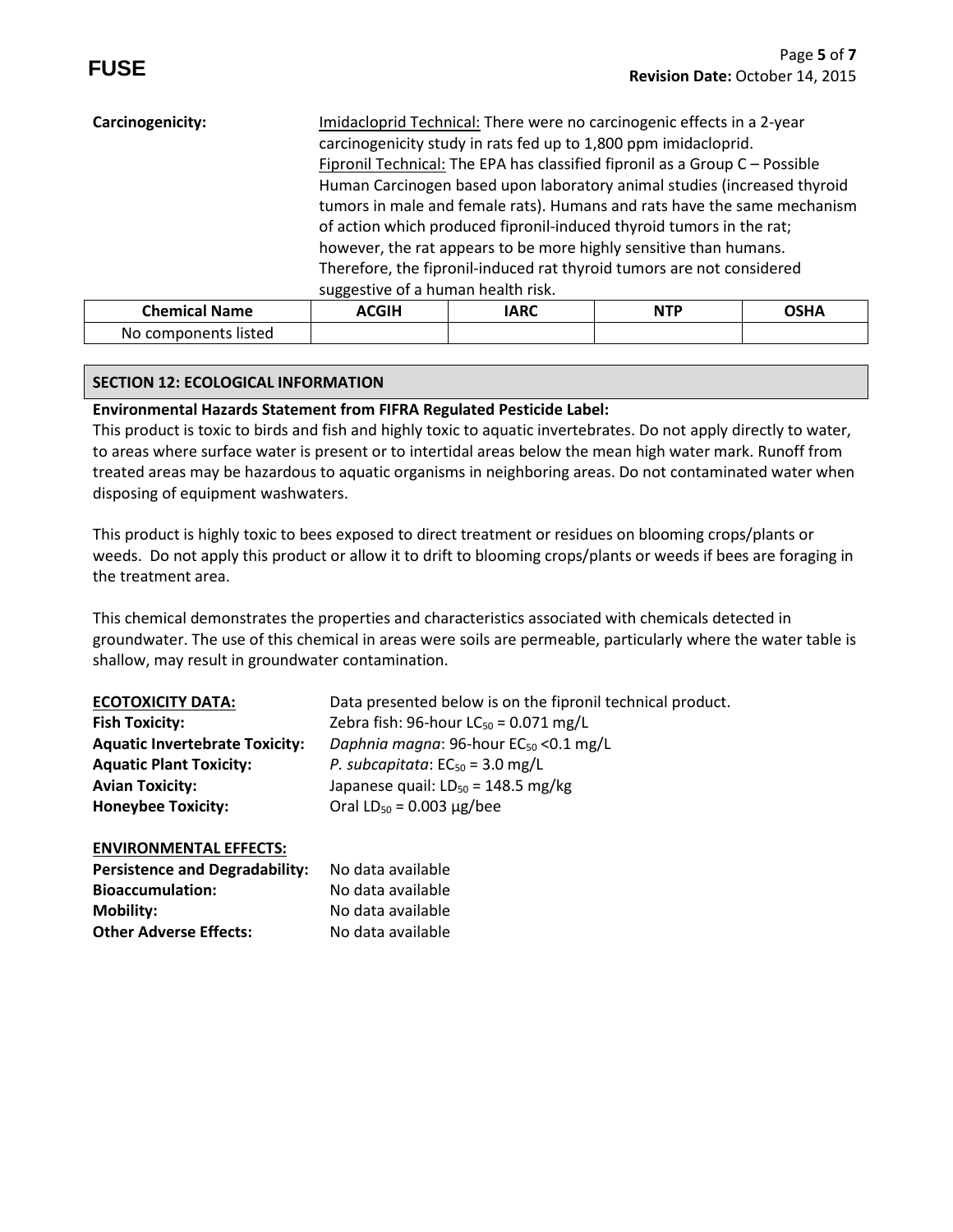## **SECTION 13: DISPOSAL CONSIDERATIONS**

| <b>Waste Disposal:</b>       | Refer to the pesticide label for full information on disposal. Pesticide wastes are   |  |
|------------------------------|---------------------------------------------------------------------------------------|--|
|                              | toxic. Improper disposal of unused pesticide, spray mixture, or rinse water is a      |  |
|                              | violation of Federal law. If these wastes cannot be used according to label           |  |
|                              | instructions, contact your State Pesticide or Environmental Control Agency or the     |  |
|                              | Hazardous Waste representative at the nearest EPA Regional Office for guidance in     |  |
|                              | proper disposal methods.                                                              |  |
| <b>Container Disposal:</b>   | Refer to the pesticide label for full information on disposal. When possible, triple  |  |
|                              | rinse the container and offer for recycling if available.                             |  |
| <b>RCRA Characteristics:</b> | It is the responsibility of the individual disposing of this product to determine the |  |
|                              | RCRA classification and hazard status of the waste.                                   |  |

| <b>SECTION 14: TRANSPORTATION INFORMATION</b> |                                                                                  |  |  |  |
|-----------------------------------------------|----------------------------------------------------------------------------------|--|--|--|
| <b>DOT</b><br>(Ground):                       | Not regulated                                                                    |  |  |  |
| <b>IMDG</b><br>(Sea):                         | UN3082, Environmentally hazardous substance, liquid, n.o.s. (Fipronil), 9, PGIII |  |  |  |
| <b>IATA</b><br>(Air):                         | UN3082, Environmentally hazardous substance, liquid, n.o.s. (Fipronil), 9, PGIII |  |  |  |

## **SECTION 15: REGULATORY INFORMATION**

**Labeling Requirements Under FIFRA:** This chemical is a pesticide product registered by the Environmental Protection Agency and is subject to certain labeling requirements under federal pesticide law. These requirements differ from the classification criteria and hazard information required for safety data sheets and for workplace labels of non-pesticide chemicals. Following is the hazard information as required on the pesticide label:

## CAUTION

Harmful if swallowed, absorbed through skin or inhaled. Do not get in eyes, on skin or on clothing. Do not breathe spray mist. Wash thoroughly with soap and water after handling and before eating, drinking, chewing gum, or using tobacco. Remove and wash contaminated clothing before reuse.

**TSCA Inventory:** This product is exempt from TSCA inventory listing requirements as it is solely for FIFRA regulated use.

**SARA Title III Information:**

# **Section 302 – Extremely hazardous substances:** None

**Section 311/312 – Hazard Categories:** Acute (Immediate)

 **Section 313 –** This product contains a chemical or chemicals which are subject to the reporting requirements of the Act and Title 40 of the Code of Federal Regulations, Part 372:

| <b>Chemical Name</b> | <b>CAS Number</b> | Weight % | SARA 313 - Threshold<br>Values (lbs) |
|----------------------|-------------------|----------|--------------------------------------|
| None listed          |                   |          |                                      |